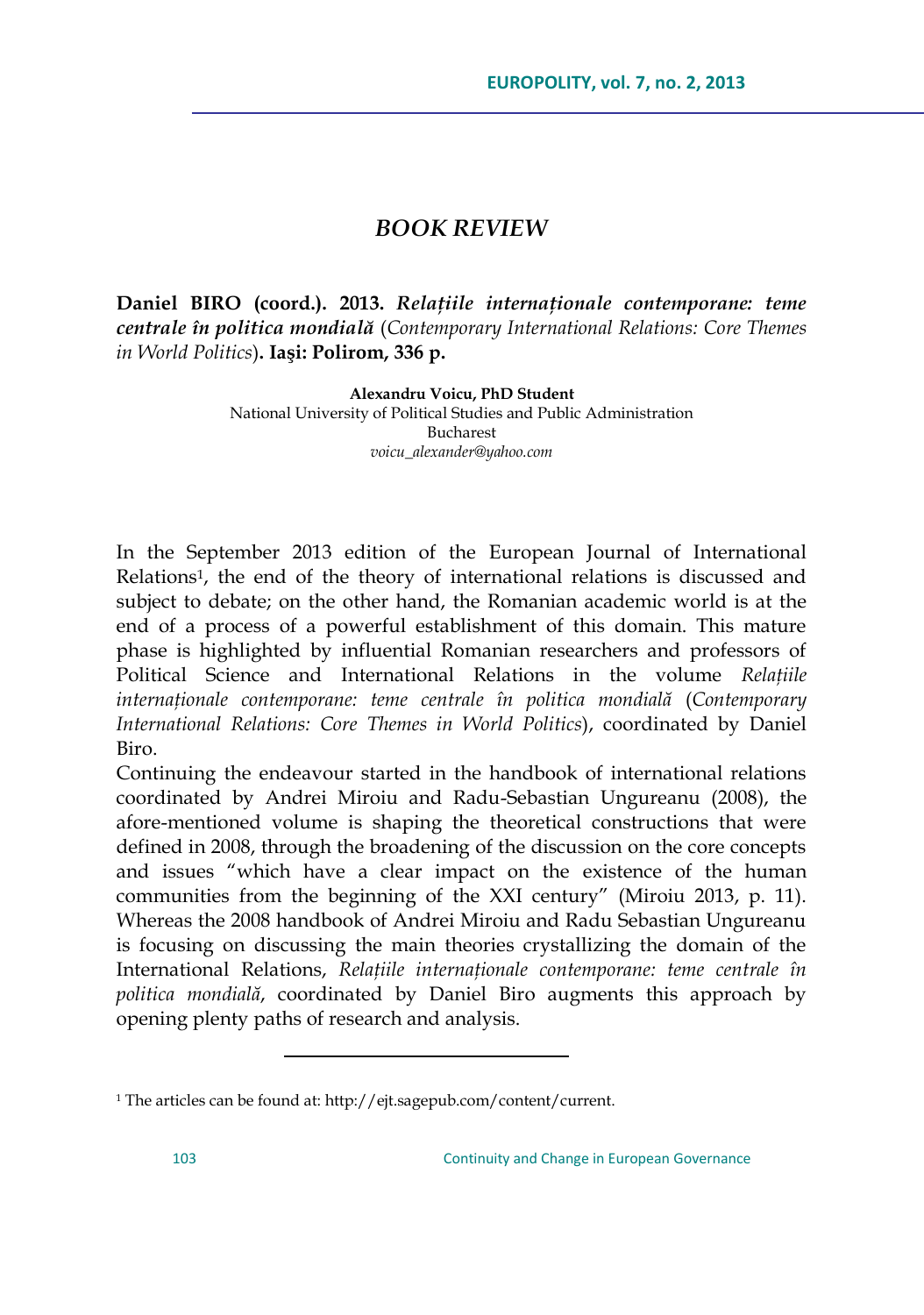The volume coordinated by Daniel Biro perpetuates an ordering and conveying effort conducted within the Romanian academic sphere by focusing on different concepts and processes that have a crucial influence on the present international relations. Therefore, the authors of the volume are bridging an extensive elaboration of the main themes and concepts of international relations with the present dynamics of international politics.

There are not too many similar books written on the structure proposed by the authors in *Relaţiile internaţionale contemporane: teme centrale în politica mondială*. One known book that elaborates on the issues of the international relations is the volume *Issues in International Relations,* edited by Trevor Salmon and Mark Imber. In this volume Salmon and Imber assess that International Relations are characterized by "conflicting views and students need to comprehend the origins of such conflicting views and also gain a better understanding about them" (Salmon 2008, pp. 5,10). The issues as well as the concepts tackled in the volume edited by Salmon and Imber cover issues such as the nation and the state, power, terrorism, the environment, etc.

Regarding the volume coordinated by Daniel Biro, what is truly remarkable is that every researcher that is contributing for the volume deals with a theme or an issue on which he/she has a prior expertise developed throughout many years. This valuable characteristic of the volume is translated in the coherence and clarity that every chapter of the volume encompasses.

Taking into consideration the elements emphasized above it is worthwhile to concede that the main goal of the volume – "to offer a reasonably broader perspective on the dynamics of the political processes within the international system" (Biro 2013, p. 14) - is achieved. The topics, concepts, and issues that are discussed in the volume are analysed in depth with clarity and in an easily graspable manner.

The volume alternates traditional concepts and issues with new ones that are more challenging for the international relations. Centuries old concepts as diplomacy are prominent, as well as new concepts and issues as climate change, gender issues and international development. Of course, there could have been included many other concepts to be dissected and analysed in the volume as interventions, cyber-threats or Eurocentrism in International Relations, however the absence of these issues does not affect the wideness of the volume. Considering that the central issue of the volume is international relations, a holistic perspective is correspondingly unattainable.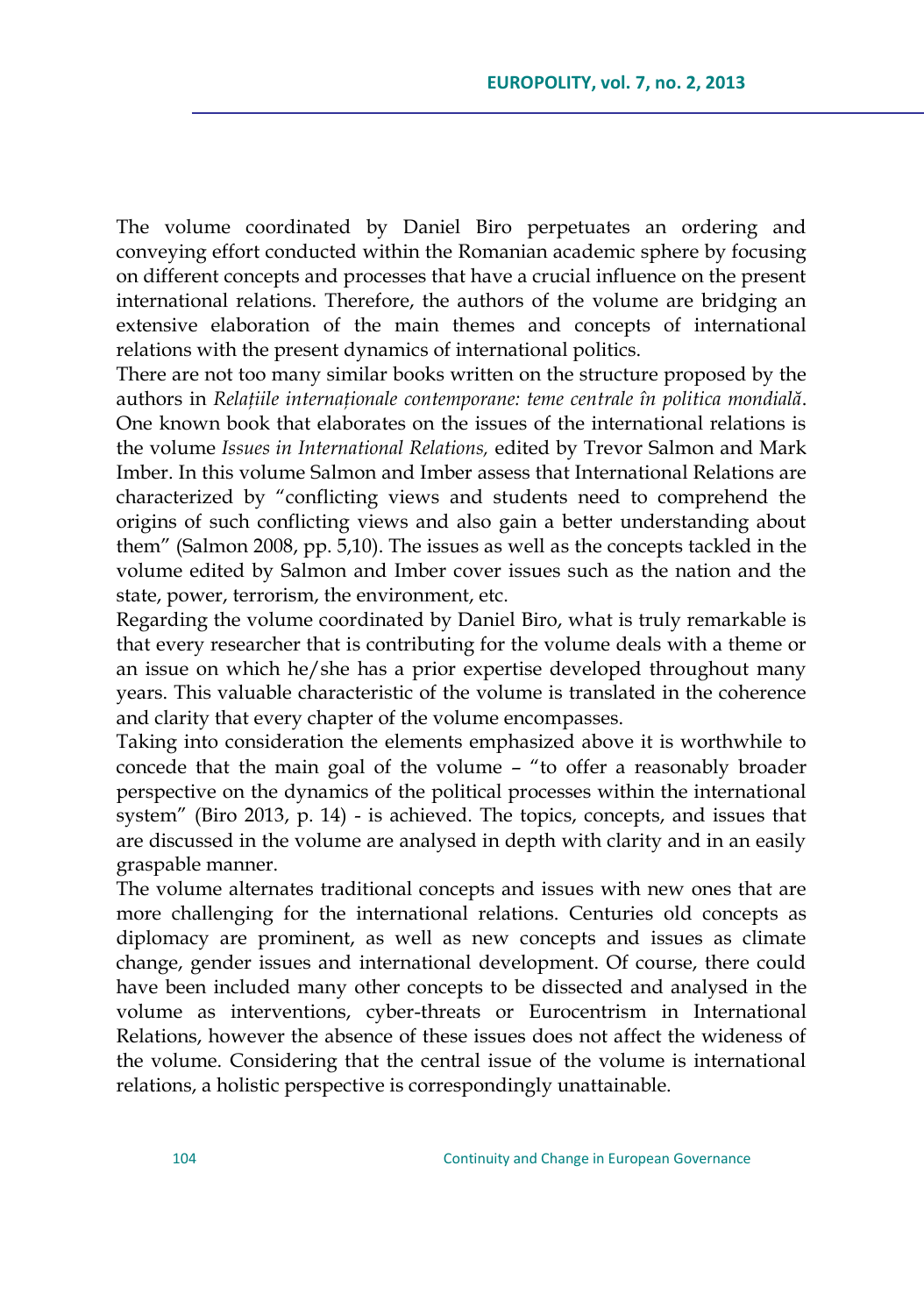The linkage between the issues and topics developed in the volume *Relaţiile internaţionale contemporane: teme centrale în politica mondială* whether traditional or ground-braking is their present relevance. Considering just a few present events from the international scene as the Iranian nuclear dilemma, the issue of chemical weapons in Syria, state collapses in Africa (e.g. Mali, Central African Republic) or the rise of China, it is easily observable the relevance of the volume in the context of present international relations. Therefore, we can say that this volume is conceived as a Bergsonian tool that helps for a better understanding of international relations, and also opens new paths for researching and innovation.

The relevance of the volume is also augmented by a strong theoretical component that can be found throughout the chapters. For example, power transition is discussed by taking into consideration the foremost contributors to this topic (e.g. Organski, Gilpin and Modelski). Throughout the chapter concerning the role of identities in international relations are mentioned the ideas and the theoretical endeavours of Mary Kaldor and Hedley Bull. The same is applicable to the issue of international development or proliferation where the authors are encompassing the theoretical plurality.

Having said this, the volume *Relaţiile internaţionale contemporane: teme centrale în politica mondială* has an extensive utility. First, it is a tool for understanding the present processes within the international scene. It helps to trace a clear line between what is opinion and what is an informed argument. Secondly, the volume underlines different theoretical approaches in a coherent and accessible way, in this way easing the start for academic researchers on different issues that they would like to analyse and gain expertise.

As a final remark, I would recommend this volume to BA and MA students from Political Science and especially International Relations. It needs some pre-knowledge on the subject of International Relations, though it is not imperative.